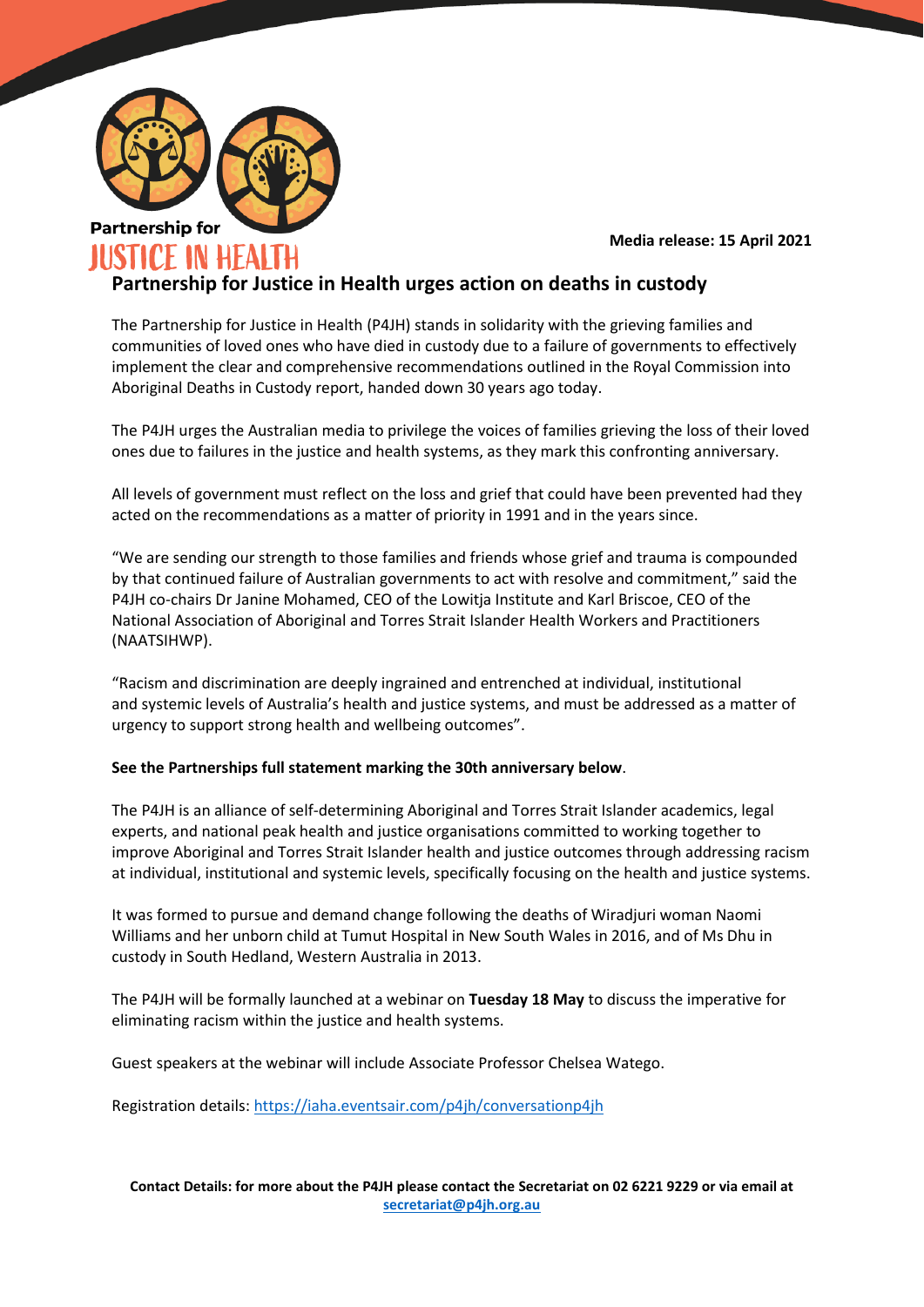# **Statement on the anniversary of the Royal Commission into Aboriginal Deaths in Custody**

The Partnership for Justice in Health (P4JH) today stands in solidarity with the families and communities grieving loved ones who have died in custody due to a failure of governments to effectively implement the clear and comprehensive recommendations outlined 30 years ago in the Royal Commission into Aboriginal Deaths in Custody report.

The P4JH recognises the subsequent pain caused by the process of coronial inquiries which have historically rarely held the justice and health systems to account for their failure in upholding their duty of care for First Nations peoples.

While governments widely evaluate their own implementation of the Royal Commission's recommendations as partially or fully complete, deaths of Aboriginal and Torres Strait Islander people in custody continue at an alarming rate.

More than 450 Aboriginal and Torres Strait Islander people have died in custody since the Royal Commission's report was tabled in 1991.

They include Ms Dhu and Naomi Williams, whose stories speak to the truth of unsafe health care for Aboriginal and Torres Strait Islander people, both dying from preventable diseases within racially biased systems. Their tragic deaths in recent years also speak to why more than 60 of the Royal Commission's recommendations in 1991 relate to health care and health systems.

The further deaths and ongoing trauma and harm inflicted since the Royal Commission's report was tabled are an indictment on our Nation and require immediate and vast societal change which must be role modelled by Federal, State and Territory governments and embedded in our institutions.

It is critical that Aboriginal and Torres Strait Islander people's lives are not reduced to statistics, because we are yet to find justice from systems that do not uphold the dignity and stories of our loved ones.

The story of each life lost, and the story of colonial violence as ongoing within all of its institutions, across health, education, legal and justice systems, have demonstrated that these systems, time and time again, fail to bring Indigenous humanity into full view even through coronial inquiries.

If responsibility for implementing the Royal Commission's recommendations sat outside of governments, the results would be determined as unacceptable, accountability would be attributed and harm would not have endured for another 30 years.

Whilst self-evaluations may be the normal way of working for governments, this issue has a very real and devastating effect on our families and communities and as such is, we believe, deserving of a more transparent process.

As we reach the 30<sup>th</sup> anniversary of the report, all levels of government must reflect on the loss and grief that could have been prevented had they acted on these entirely reasonable recommendations as a matter of priority in 1991 and in the years since.

Further, they must reconsider their capacity to effectively address these issues whilst they continue to uphold racialised programs, such as the *Stronger Futures in the Northern Territory Act 2012*, that